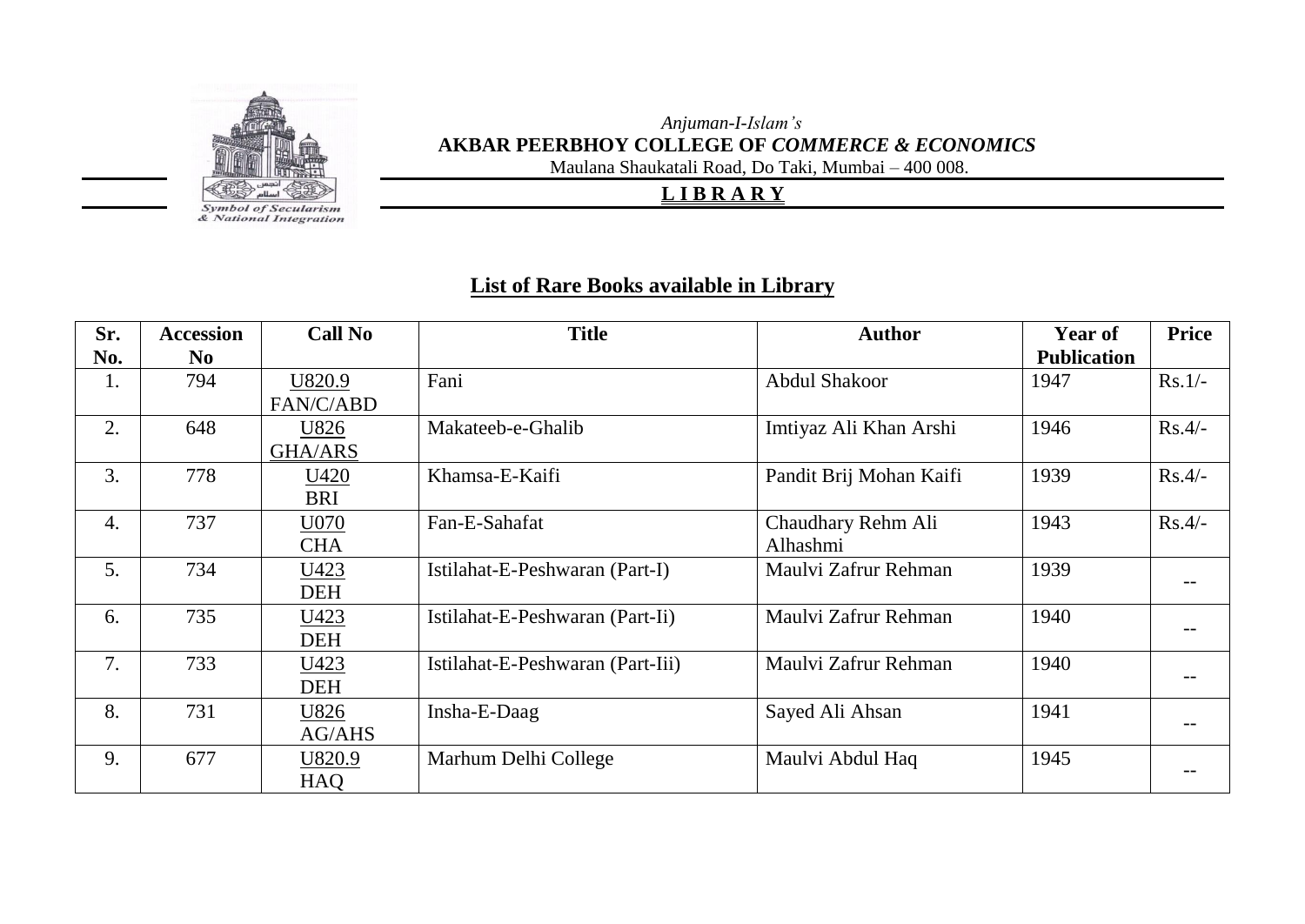| 10. | 655  | U820           | Ghalib                           | <b>Gulam Rasool Mehr</b>        | 1946 | $Rs.8/-$          |
|-----|------|----------------|----------------------------------|---------------------------------|------|-------------------|
|     |      | HA/C/MEH       |                                  |                                 |      |                   |
| 11. | 1013 | U423           | Istilahat-E-Peshwaran (Part-Vi)  | Maulvi Zafrur Rehman            | 1944 | $Rs.8/-$          |
|     |      | <b>DEH</b>     |                                  |                                 |      |                   |
| 12. | 993  | U820.9         | <b>Bazme Akbar</b>               | Qamruddin Ahmed                 | 1944 | $Rs.12/-$         |
|     |      | AKB/C/QAM      |                                  |                                 |      |                   |
| 13. | 1016 | U420           | Jayza-E-Zabane Urdu - I          | Anjuman Tarraqi Urdu            | 1940 | $Rs.8/-$          |
|     |      | <b>ANU</b>     |                                  |                                 |      |                   |
| 14. | 1014 | U423           | Istilahat-E-Peshwaran (Part-Iv)  | Maulvi Zafrur Rehman            | 1941 |                   |
|     |      | <b>DEH</b>     |                                  |                                 |      | $\qquad \qquad -$ |
| 15. | 747  | U820.9         | Afadate Mehdi                    | <b>MEHDI</b>                    | 1923 |                   |
|     |      | <b>MEH</b>     |                                  |                                 |      |                   |
| 16. | 1182 | U827           | Chand Dakhani Paheliya           | Naeemul Rahman                  | 1936 |                   |
|     |      | <b>NAE</b>     |                                  |                                 |      | --                |
| 17. | 1206 | 824            | Hum Aap                          | Abdul Majid Daryabadi           | 1928 |                   |
|     |      | <b>DAR</b>     |                                  |                                 |      |                   |
| 18. | 1173 | 954            | Quroon- E-Wasta Mein Hindustani  | Munshi Premchand                | 1931 | $Rs.6/-$          |
|     |      | <b>PRE</b>     | Tahzeeb                          |                                 |      |                   |
| 19. | 703  | U923           | Sirajud Daula                    | Muhammad Umar                   | 1946 | $Rs.3/-$          |
|     |      | <b>SIR/UMA</b> |                                  |                                 |      |                   |
| 20. | 999  | U423           | Istilahat-E-Peshwaran (Part-V)   | Maulvi Zafrur Rehman            | 1941 | $Rs.4/-$          |
|     |      | <b>DEH</b>     |                                  |                                 |      |                   |
| 21. | 995  | U423           | Istilahat-E-Peshwaran (Part-Vii) | Maulvi Zafrur Rehman            | 1943 | $Rs.12/-$         |
|     |      | <b>DEH</b>     |                                  |                                 |      |                   |
| 22. | 996  | U423           | Istilahat-E-Peshwaran (Part-Vi)  | Maulvi Zafrur Rehman            | 1942 | $Rs.8/-$          |
|     |      | <b>DEH</b>     |                                  |                                 |      |                   |
| 23. | 1186 | U297           | Baqaul-E-Zardusht                | <b>Abul Hasan Mansoor Ahmed</b> | 1940 |                   |
|     |      | NAT/MAN        |                                  |                                 |      |                   |
|     |      |                |                                  |                                 |      |                   |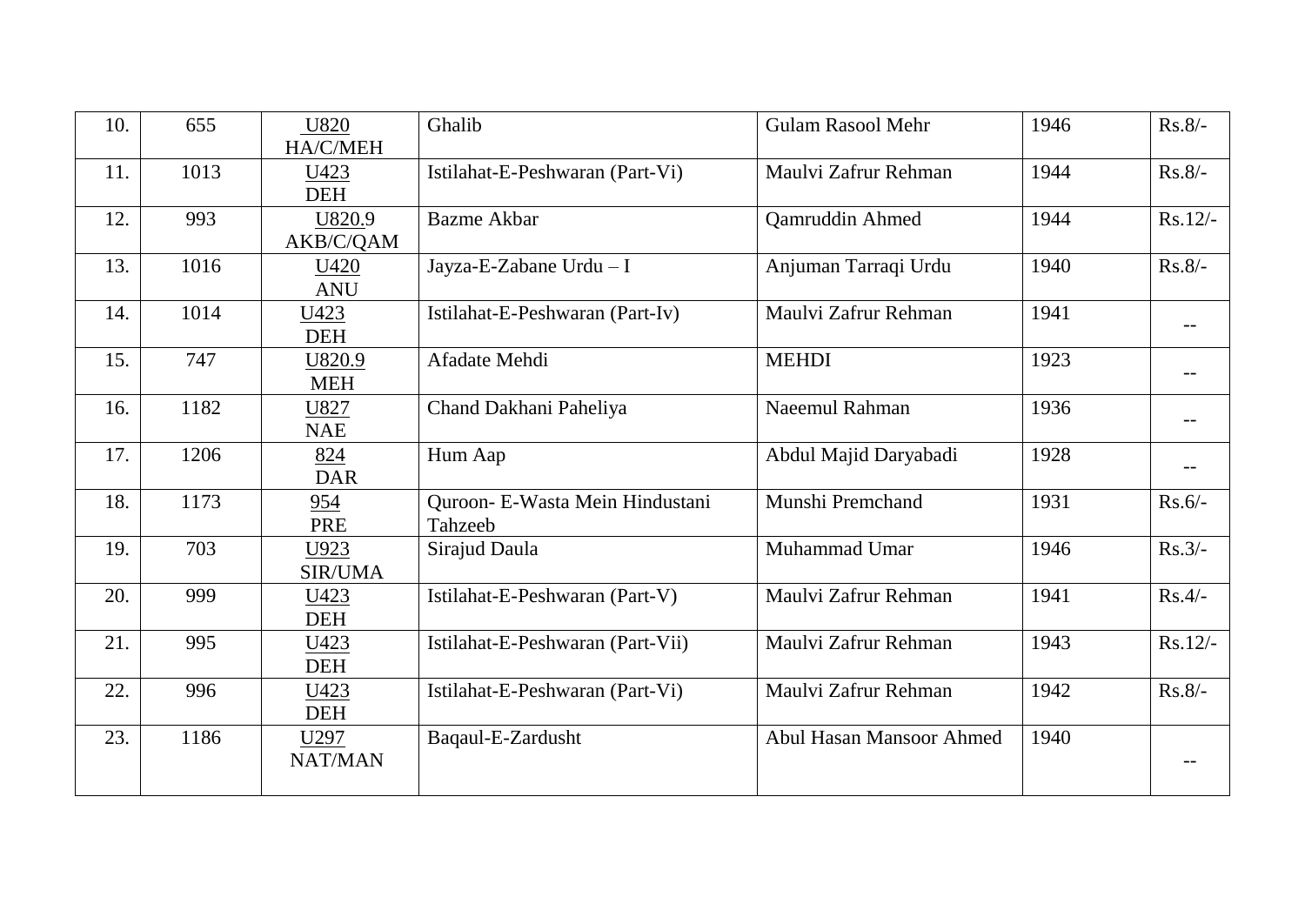| 24. | 3579 | 821<br><b>KAZ</b>         | The Essential Blake                                               | <b>Alfred Kazin</b>           | 1946 |  |
|-----|------|---------------------------|-------------------------------------------------------------------|-------------------------------|------|--|
| 25. | 5316 | U232.9<br><b>REN</b>      | The Life Of Jesus                                                 | <b>Ernest Renan</b>           | 1927 |  |
| 26. | 5262 | 922.97<br><b>SAL</b>      | The Holy Prophet Mohammad                                         | Mohammad Ali AL-Haj<br>Salmin | 1939 |  |
| 27. | 4963 | 823<br><b>DIC</b>         | A Tale Of Two Cities                                              | <b>CHARLES DICKENS</b>        | 1913 |  |
| 28. | 4964 | 928<br><b>CAR</b>         | The Life Of John Sterling                                         | Thomas Carlyle                | 1933 |  |
| 29. | 5315 | 232.9<br><b>GIB</b>       | Jesus The Son Of Man                                              | Kahlil Gibran                 | 1928 |  |
| 30. | 5320 | 170<br><b>MOR</b>         | On Compromise                                                     | John Viscount Morley          | 1933 |  |
| 31. | 4967 | 371.3<br>Rob              | <b>Effective Study</b>                                            | Francis P.Robinson            | 1946 |  |
| 32. | 4760 | 382<br><b>ROS</b>         | <b>Techniques Of International Trade</b>                          | Morris S. Rosenthal           | 1950 |  |
| 33. | 4968 | 370.173<br><b>RUS/JUD</b> | The American Educational System                                   | Russel . Judd                 | 1940 |  |
| 34. | 4617 | 516<br><b>KIN</b>         | Theory And Problem Of Plane And<br><b>Solid Analytic Geometry</b> | Joseph H. Kindle              | 1950 |  |
| 35. | 4958 | 428<br><b>CHA</b>         | <b>English Language Series</b>                                    | Chase                         | 1950 |  |
| 36. | 1529 | 338.54<br><b>TIN</b>      | The Dynamics Of Business Cycles                                   | Jan Tinbergen                 | 1949 |  |
| 37. | 4982 | 630.58<br>U.S.D           | Year Book $-1916$                                                 | U.S. Dept. of Agriculture     | 1917 |  |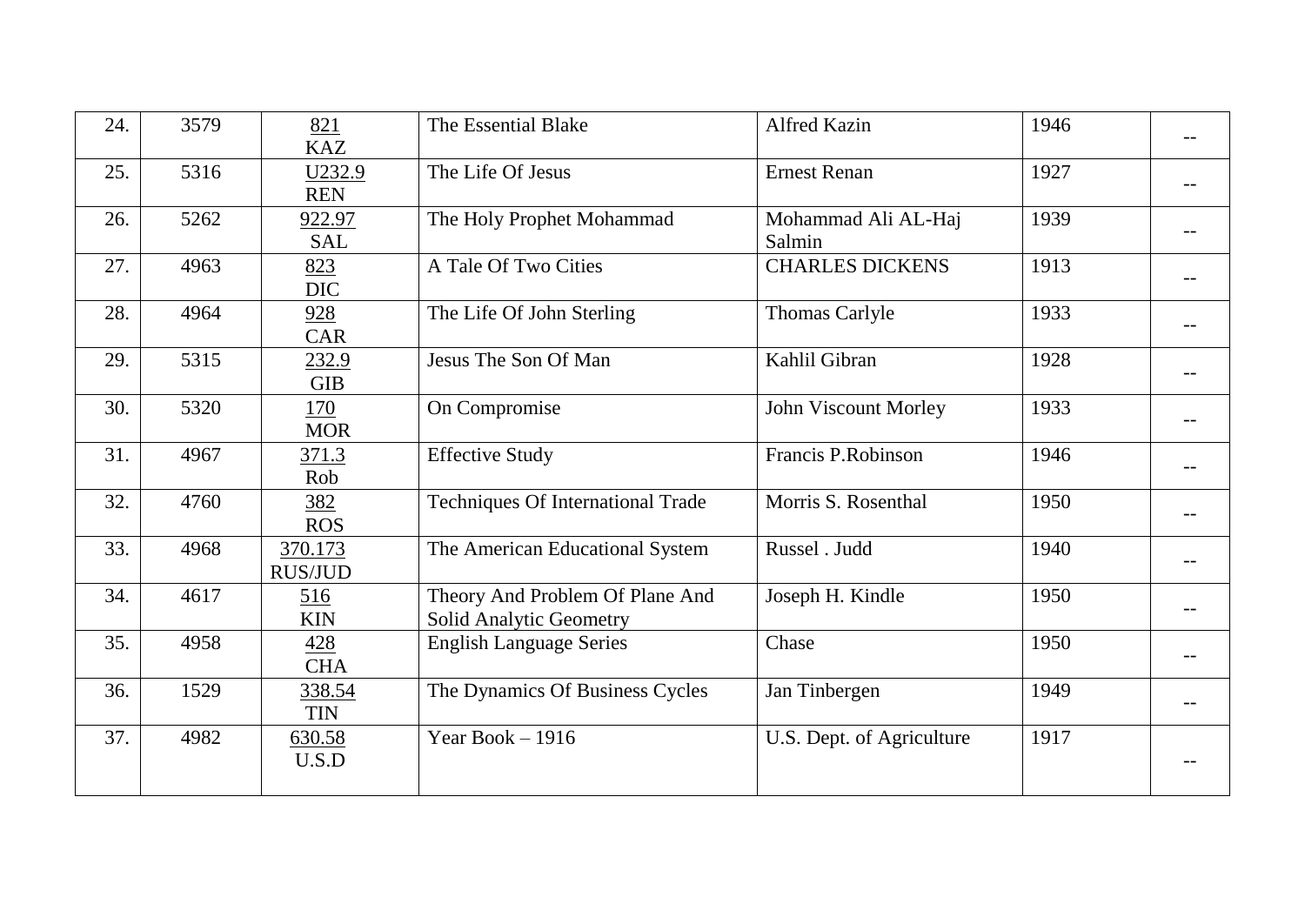| 38. | 4970  | 630.2<br><b>GRI</b>      | <b>Introduction To Agriculture</b>              | James S. Grim                 | 1935 |  |
|-----|-------|--------------------------|-------------------------------------------------|-------------------------------|------|--|
| 39. | 4983  | 630.58<br>U.S.D          | Soils & Men                                     | U.S. Dept. of Agriculture     | 1938 |  |
| 40. | 3578  | 821<br><b>MIL</b>        | The Essential Milton                            | Douglas Bush                  | 1949 |  |
| 41. | 5321  | 891.73<br><b>TOL</b>     | Anna Karenina                                   | Leo Tolstoy                   | 1938 |  |
| 42. | 20049 | 080<br>Hux               | Ends & Means                                    | <b>Aldous Huxley</b>          | 1941 |  |
| 43. | 13908 | 153.12<br><b>NUT</b>     | How To Develop A Good Memory                    | <b>Robert Nutt</b>            | 1941 |  |
| 44. | 21206 | <u>110</u><br><b>SPE</b> | <b>First Principles</b>                         | <b>Herbert Spencer</b>        | 1937 |  |
| 45. | 21707 | 910<br><b>VER</b>        | Thirty Years In The Jungle                      | A.Hyatt Verrill               | 1929 |  |
| 46. | 4966  | 150.1<br><b>DAS</b>      | <b>Fundamentals Of General Psychology</b>       | Dashiell                      | 1949 |  |
| 47. | 4969  | 631.4<br><b>BEN</b>      | <b>Elements Of Soil Conservation</b>            | <b>Hugh Hammond Bennett</b>   | 1947 |  |
| 48. | 4979  | 631.3<br><b>JOH</b>      | Serving And Maintaining Farm<br><b>Tractors</b> | Johnson                       | 1950 |  |
| 49. | 4977  | 637.11<br><b>THO</b>     | Dairy Farming In The South                      | Roy H.Thomas                  | 1944 |  |
| 50. | 5267  | 335.4<br>LAN/TAY         | On The Economic Theory Of<br>Socialism          | Oskar Lange,<br>Fred M.Taylor | 1938 |  |